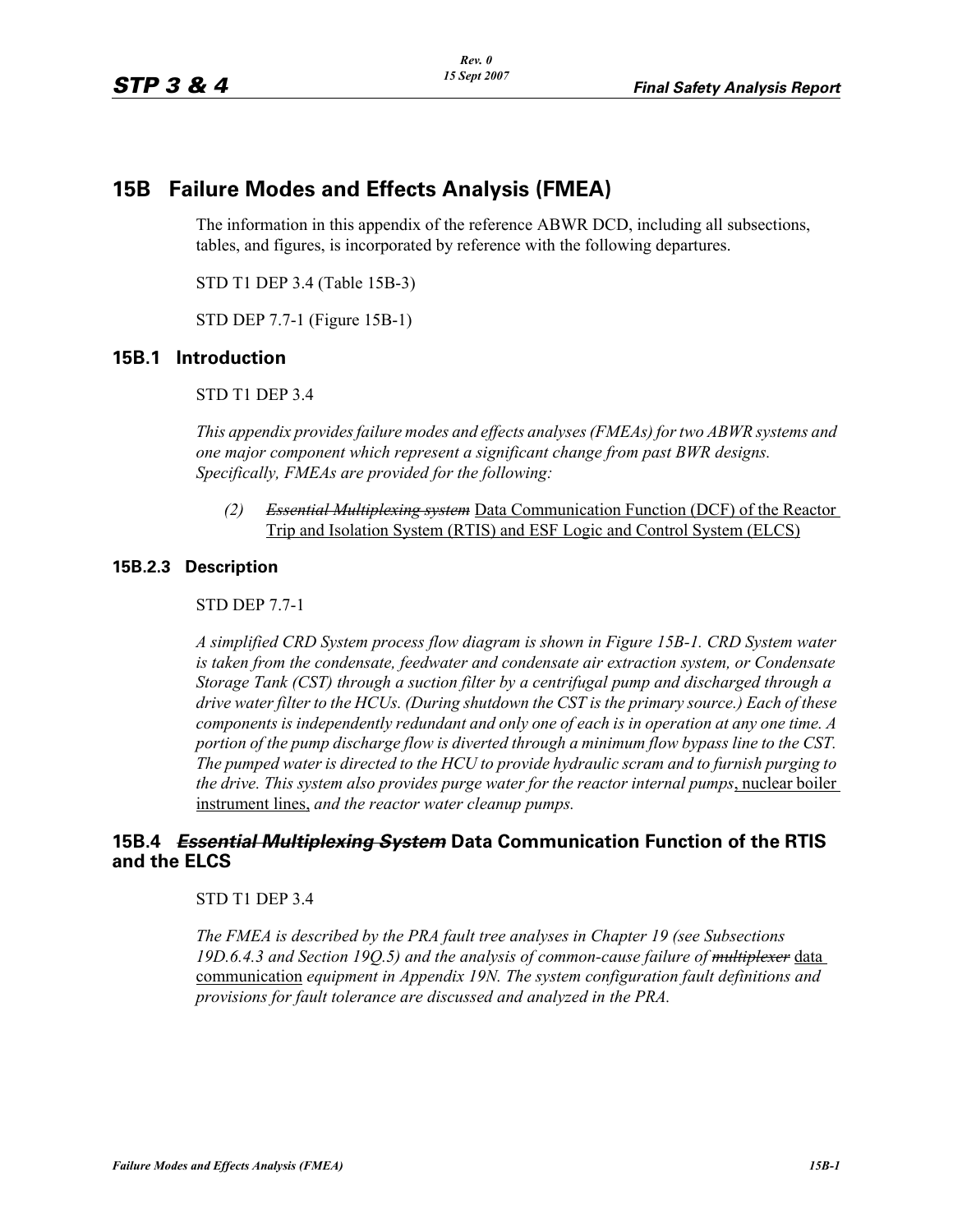|                                                                                 |                                                                            |                             | Table 15B-3 DCF of the RTIS and the ELCS <del>EMS Failure Mode and Effects Analysis</del>        |                                                                                 |                                                                                         |                                 |
|---------------------------------------------------------------------------------|----------------------------------------------------------------------------|-----------------------------|--------------------------------------------------------------------------------------------------|---------------------------------------------------------------------------------|-----------------------------------------------------------------------------------------|---------------------------------|
| Identification<br>Component                                                     | Function                                                                   | Mode<br>Failure             | Failure Mechanism                                                                                | <b>Effect on System</b>                                                         | Method of Failure<br><b>Detection</b>                                                   | Remarks                         |
| Remote <del>mux unit</del><br>Logic Controller<br>Hand Digital<br>(RDLC)        | Condition, format Loss of<br>control signals<br>and transmit<br>sensor and | signal or<br>false signal   | device failure, loose<br>connection, broken<br>power, solid state<br> Loss of electrical<br>wire | false signal rejected   in control room<br>control signal or<br>Loss of sensor/ | Self-test feature and   Immediate detection<br>device annunciation   of loss of signal, | system test for false<br>signal |
| Control room mux<br>Heald formed time<br>Logic Controller<br>(D <sub>TC</sub> ) | Condition, format Loss of<br>control signals<br>and transmit<br>sensor and | f signal or<br>false signal | device failure, loose<br>connection, broken<br>power, solid state<br>Loss of electrical<br>wire  | false signal rejected   in control room<br>control signal or<br>Loss of sensor/ | Self-test feature and   Immediate detection<br>device annunciation of loss of signal,   | system test for false<br>signal |